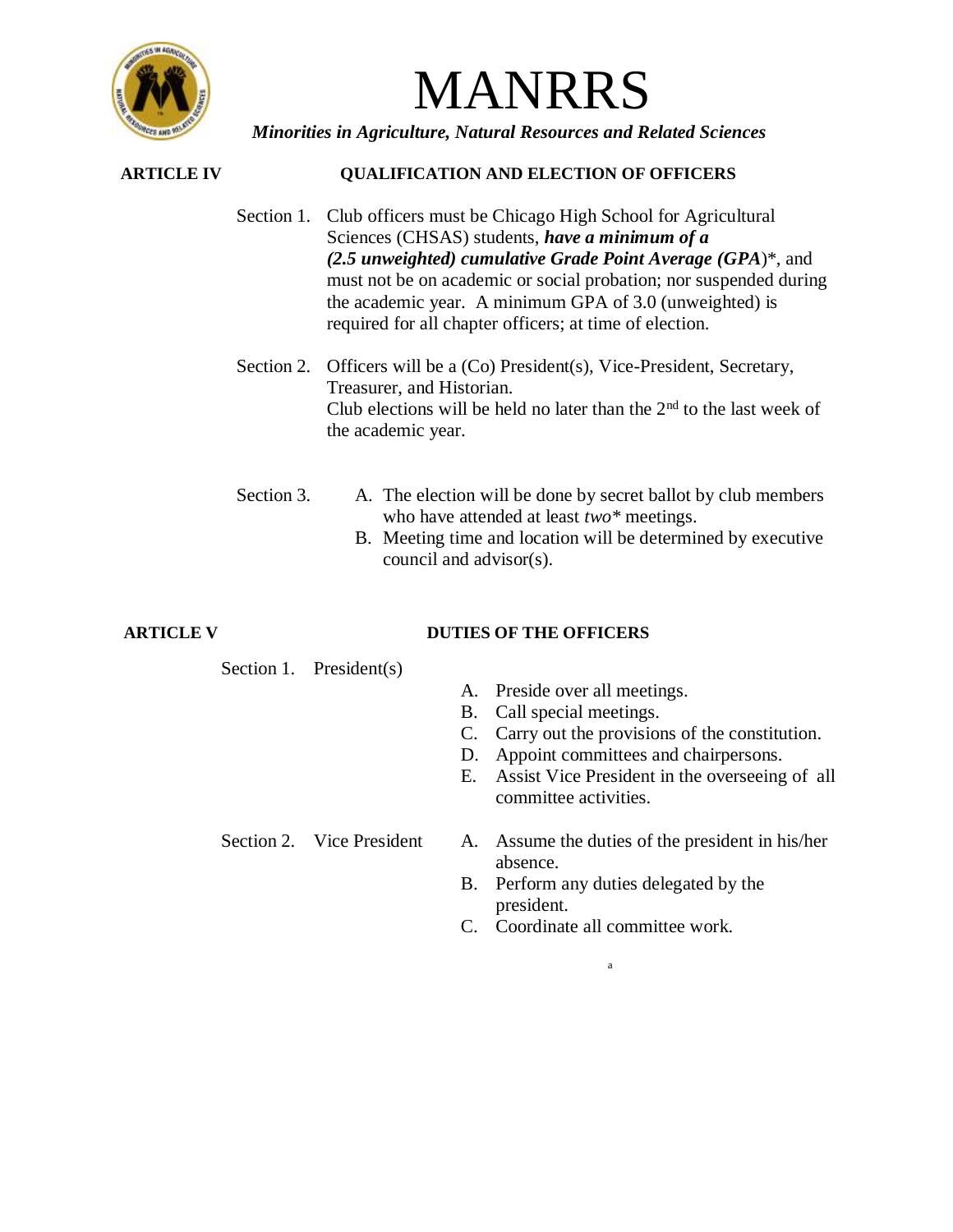

# MANRRS

*Minorities in Agriculture, Natural Resources and Related Sciences*

| Section 3. Secretary | A.<br>B.<br>$\mathcal{C}$ .               | Record and keep accurate minutes of all<br>meetings.<br>Act as correspondence clerk.<br>Print and distribute agenda for all meetings.                                                                                                      |
|----------------------|-------------------------------------------|--------------------------------------------------------------------------------------------------------------------------------------------------------------------------------------------------------------------------------------------|
| Section 4. Treasurer | $A_{\cdot}$<br>B.<br>$\mathbf{C}$ .<br>D. | Handle funds and finances for club.<br>Keep financial records and collect dues.<br>Pay bills and release funds as voted by the<br>general membership.<br>Make financial reports at least once a month<br>at the meeting.                   |
| Section 5. Historian | Α.<br><b>B.</b><br>$\mathbf{C}$ .         | Photograph all activities that the chapter<br>needs visual documentation for.<br>Operate and monitor online postings for the<br>chapter.<br>Communicate with the president and one<br>advisor prior to releasing information to<br>public. |

## **ARTICLE VI EXECUTIVE COUNCIL**

Section 1. The Executive Council will consist of the (Co) President(s), Vice President(s), Secretary, and Treasurer

## Section 2. Duties of the Executive Council

- A. To formulate policy of the club between regular meetings and in case of emergencies, subject to approval of the general membership.
- B. To execute policies determined by the general membership.
- C. To govern activities of the club.
- D. To compile agenda for general meetings.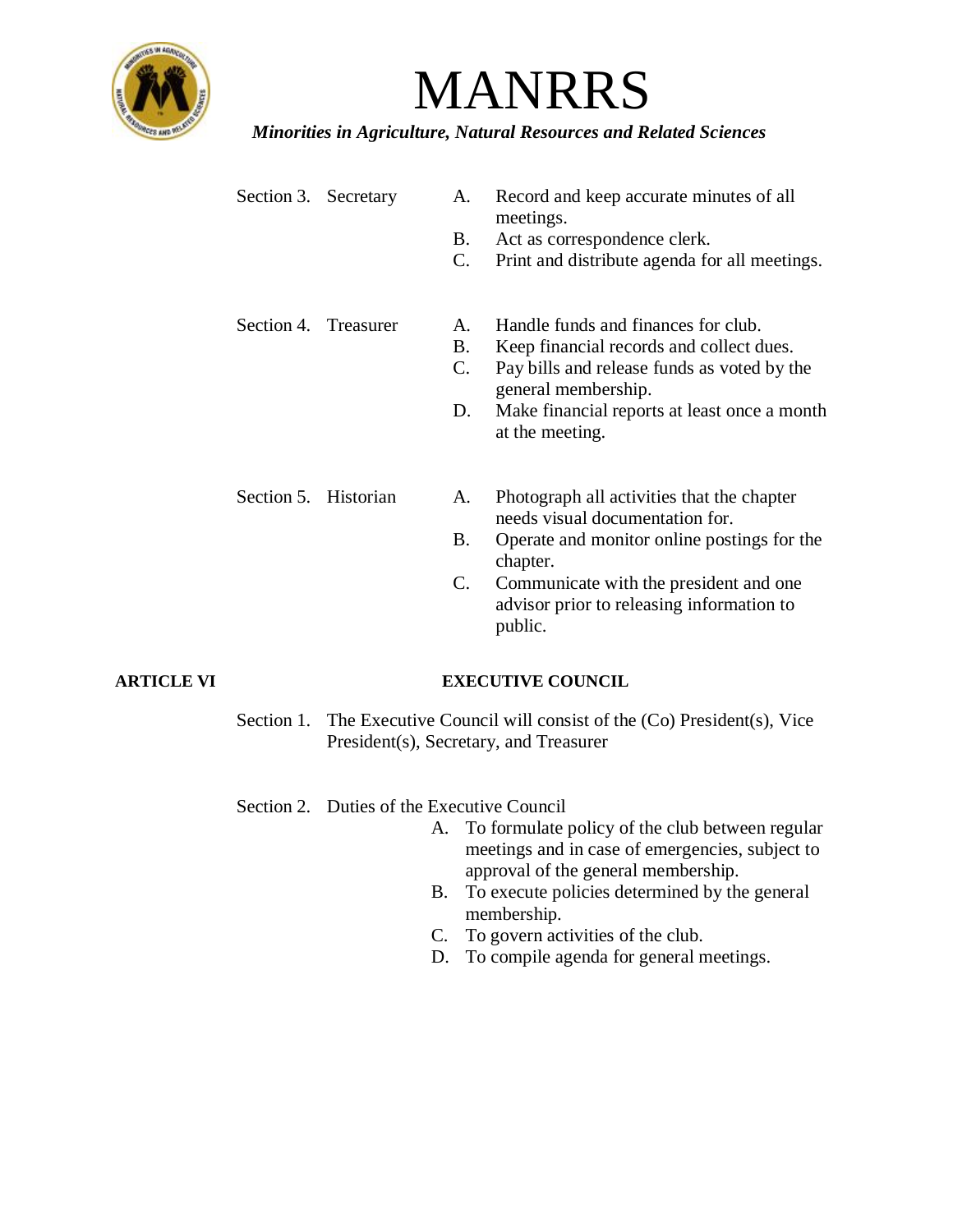

# MANRRS

*Minorities in Agriculture, Natural Resources and Related Sciences*

# **ARTICLE VII REPLACEMENT OF OFFICER AND MEMBERS**

Section 1. Replacement of officer(s) shall be filled in the following manner

Option A. 1. The vacancy of the President(s) shall be filled by the Vice President or the different officer titles. In the vacancy of the Vice President then it will be filled by the treasurer. In the vacancy of the treasurer then it will be filled by the secretary. In the vacancy of the secretary  $\&$ historian then there will be an election within two weeks.

## **ARTICLE VIII COMMITTEES**

Section 1. The standing committees of this club shall be appointed as necessary or:

- Social Media
- MANRRS to Jr. MANRRS Liaison
- Fundraising
- **Activity**